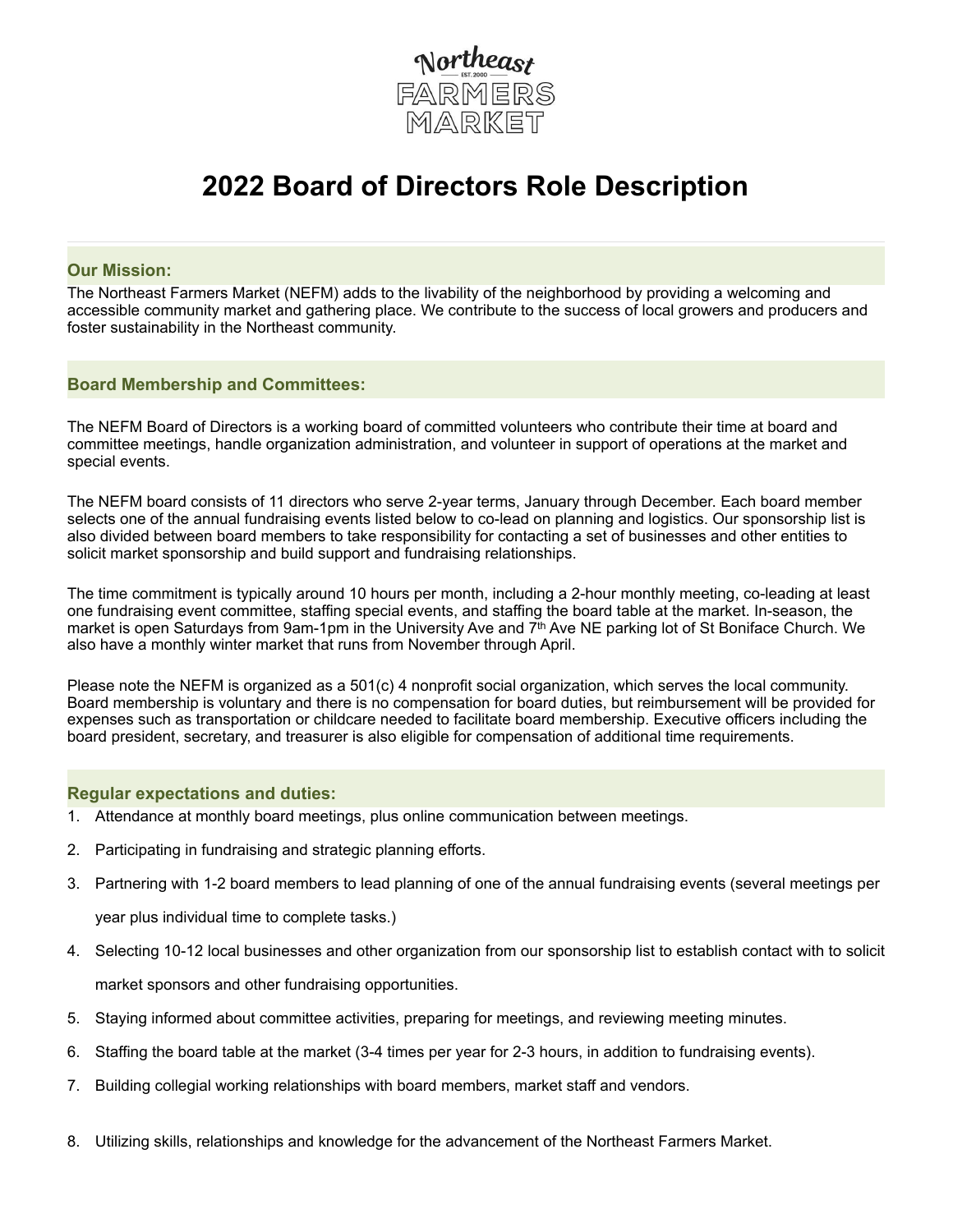# **Annual special events and fundraisers (subject to change):**

| Winter/Spring sponsorship drive | Summer Corn and Brat Feed | December strategic planning meeting |
|---------------------------------|---------------------------|-------------------------------------|
| May market open                 | <b>Fall Festival</b>      | Winter budget development           |
| <b>Spring Fundraiser</b>        | Winter Market Social      | Pop-ups at Bauhaus Brew Labs        |
|                                 |                           |                                     |

## **Market volunteering duties:**

- 1. Market set up and tear down 3. Special fundraising events 5. Fill in for staff as needed
	-
- 

- 
- 2. Staff the board booth 4. Build relationships with sponsors 6. General troubleshooting
	-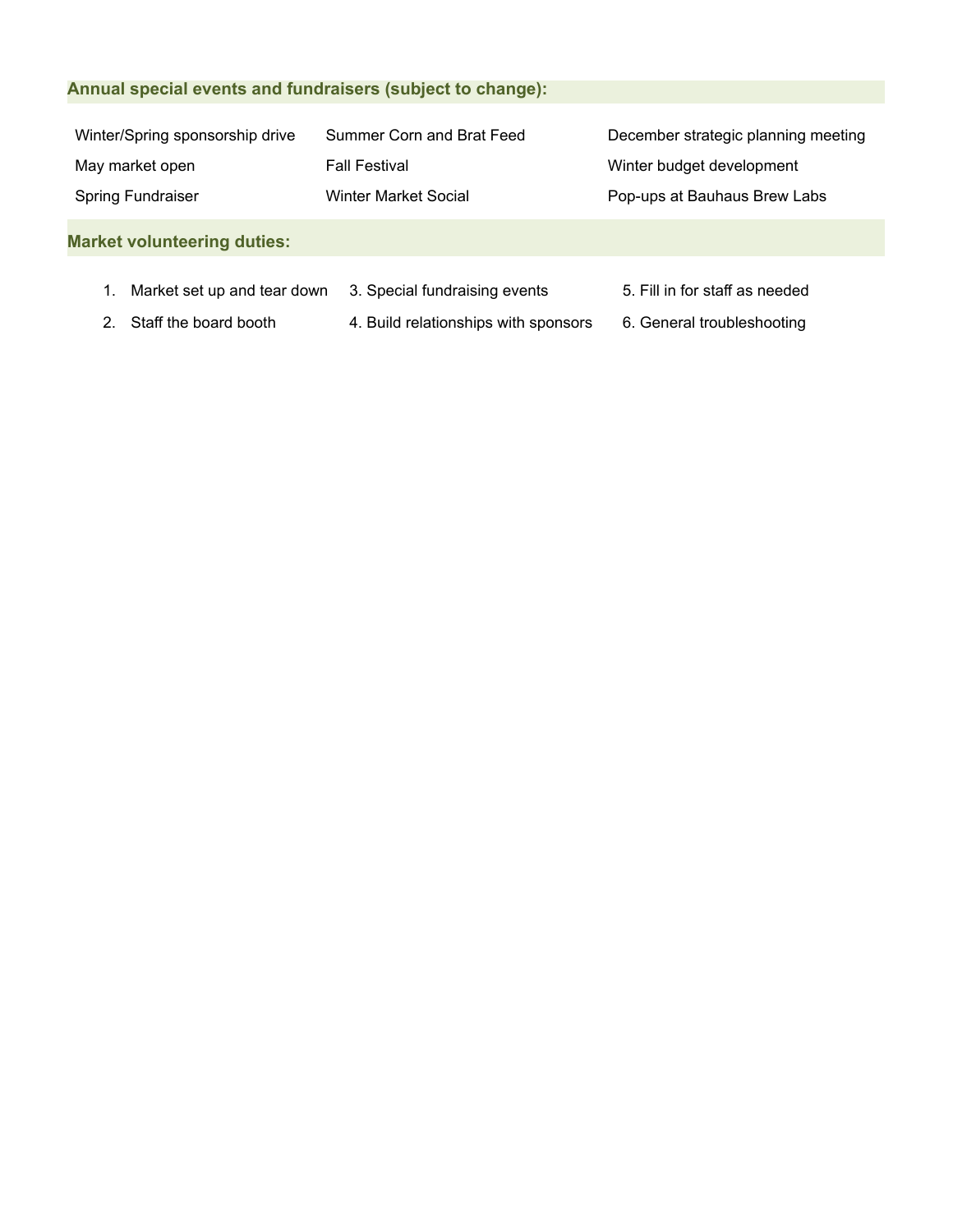

# **2022 Board of Directors Application**

Please complete the information below regarding your interest in and skills to serve on the Northeast Farmers Market (NEFM) Board. Please attach a copy of your resume to this application. Thank you for your interest in the Northeast Farmers Market.

| Name                  | <b>Contact Information</b> |  |  |  |
|-----------------------|----------------------------|--|--|--|
|                       |                            |  |  |  |
|                       |                            |  |  |  |
|                       | <b>Street Address</b>      |  |  |  |
| City, State, Zip Code |                            |  |  |  |
| Phone                 |                            |  |  |  |
| E-Mail Address        |                            |  |  |  |

 **1. Why are you interested in serving on the board of the Northeast Farmers Market?**

## **2. The following are some of the many skills we need to run an effective board. Please place an X in front of your 3-5 strongest skills:**

| Marketing               | Photography                                                     |
|-------------------------|-----------------------------------------------------------------|
| Event Management        | Human Resources                                                 |
| Graphic Design          | <b>Local Community Relationships</b>                            |
| Finance                 | Fundraising                                                     |
| Operations              | <b>Volunteer Coordination</b>                                   |
| Legal<br>Sustainability | Equity and Justice<br>Food Industry (Farming, Restaurant, etc.) |

**3. Please describe any previous experience working or volunteering for community or nonprofit organizations and what motivates you to be involved in these activities?**